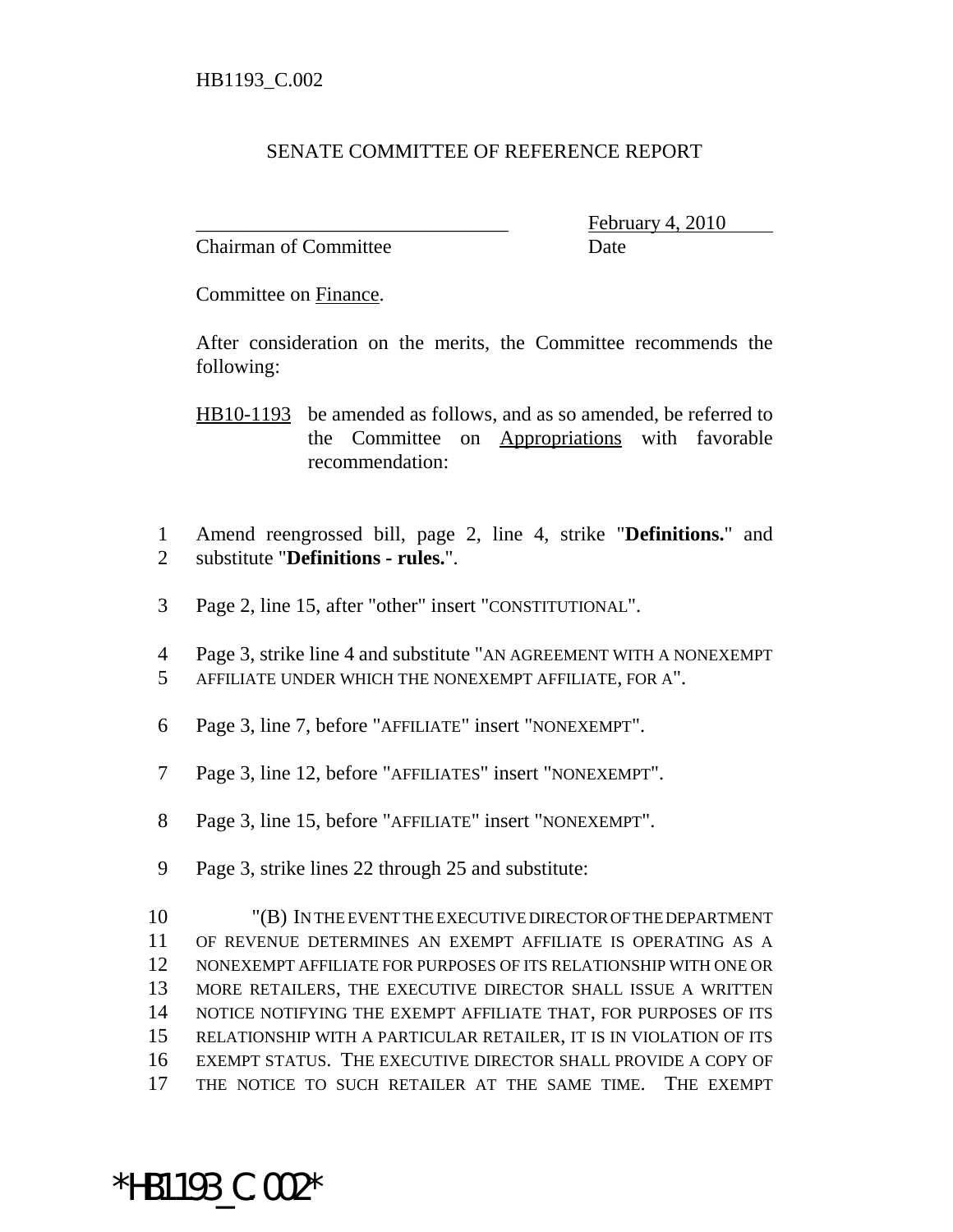AFFILIATE SHALL HAVE THIRTY DAYS AFTER RECEIPT OF THE NOTICE TO SUBMIT EVIDENCE TO THE DEPARTMENT ESTABLISHING THAT, FOR PURPOSES OF THE RELATIONSHIP WITH THE RETAILER, THE EXEMPT AFFILIATE DID NOT VIOLATE THE EXEMPT STATUS. IF THE EXEMPT AFFILIATE FAILS TO RESPOND TO THE NOTICE OR REMAINS IN VIOLATION OF THE EXEMPT STATUS, THE EXECUTIVE DIRECTOR SHALL GIVE NOTICE TO THE RETAILER OF THE NAME AND ADDRESS OF SUCH EXEMPT AFFILIATE THAT FAILED TO RESPOND OR THAT REMAINS IN VIOLATION OF THE EXEMPT STATUS, AND THE RETAILER MAY TERMINATE THE RELATIONSHIP WITH THE EXEMPT AFFILIATE WITHIN THIRTY DAYS AFTER THE RETAILER'S RECEIPT OF THE DEPARTMENT'S NOTICE. IN THE EVENT THE RETAILER DOES NOT TERMINATE THE RELATIONSHIP WITH THE PREVIOUSLY NOTIFIED EXEMPT AFFILIATE WITHIN THE THIRTY-DAY PERIOD, THE RETAILER SHALL BE DEEMED TO BE DOING BUSINESS IN THIS STATE. AN EXEMPT AFFILIATE WITH EXEMPT STATUS FOR PURPOSES OF ITS RELATIONSHIPS WITH ONE OR MORE RETAILERS MAY SIMULTANEOUSLY BE A NONEXEMPT AFFILIATE FOR PURPOSES OF ITS RELATIONSHIPS WITH ONE OR MORE DIFFERENT RETAILERS.

 (C) FOR PURPOSES OF THIS SUBPARAGRAPH (II), "NONEXEMPT AFFILIATE" MEANS A PERSON RESIDING IN THIS STATE THAT PUBLICLY SOLICITS BUSINESS FOR A RETAILER OTHER THAN FOR ITSELF BY MEANS OF ITS PHYSICAL PRESENCE IN THIS STATE AND SHALL NOT INCLUDE AN EXEMPT AFFILIATE.

24 (D) FOR PURPOSES OF THIS SUBPARAGRAPH (II), "EXEMPT AFFILIATE" MEANS ANY NONEXEMPT AFFILIATE THAT, FOR PURPOSES OF ITS RELATIONSHIP WITH A PARTICULAR RETAILER, UTILIZES ELECTRONIC MEDIA TO A DEGREE GREATER THAN EIGHTY PERCENT TO SOLICIT BUSINESS 28 FOR A RETAILER.

 (E) THE EXECUTIVE DIRECTOR OF THE DEPARTMENT OF REVENUE MAY PROMULGATE RULES AS MAY BE NECESSARY TO ADMINISTER AND ENFORCE ANY PROVISION OF THIS SUBPARAGRAPH (II). THE RULES SHALL BE PROMULGATED IN ACCORDANCE WITH ARTICLE 4 OF TITLE 24,C.R.S.".

 Page 4, line 5, strike "OUT-OF-STATE RETAILER" and substitute "RETAILER THAT DOES NOT COLLECT COLORADO SALES TAX".

Page 4, line 11, strike "OUT-OF-STATE".

## $*$ HB1193  $C.002*$   $2-z$